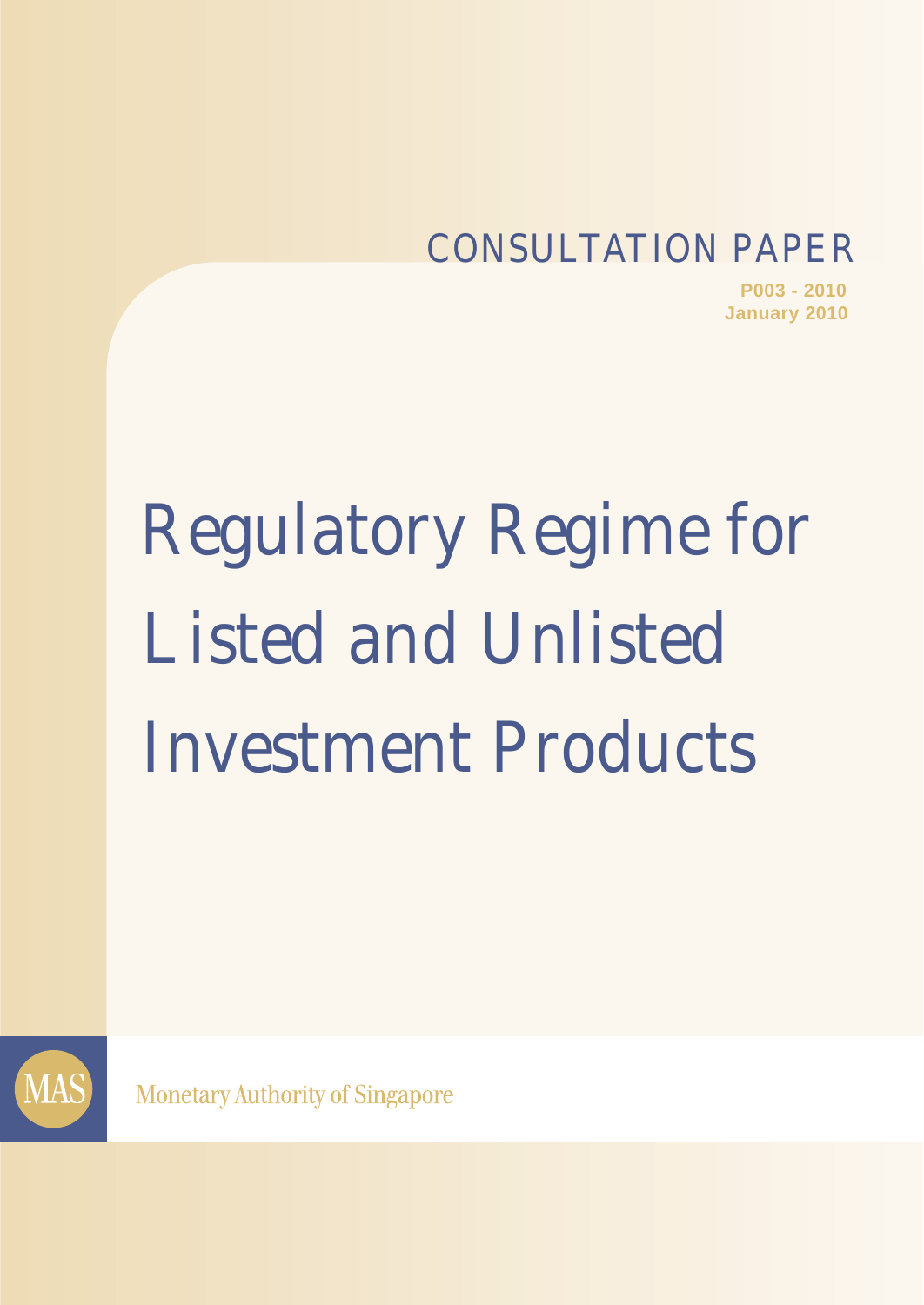## **TABLE OF CONTENTS**

|              |                                                                   | <b>PREFACE</b>                                                                 |                                                                                       |            |                 |
|--------------|-------------------------------------------------------------------|--------------------------------------------------------------------------------|---------------------------------------------------------------------------------------|------------|-----------------|
| 1            | <b>INTRODUCTION TO THE REVISED PACKAGE</b><br><b>OF PROPOSALS</b> |                                                                                |                                                                                       | 5          |                 |
|              | 1.1                                                               | Current Regime to continue to apply to List<br>of Excluded Investment Products |                                                                                       | 5          |                 |
|              | 1.2                                                               | Products                                                                       | New Regime for Non-Excluded Investment                                                |            | 6               |
|              | 1.3                                                               | <b>Customers' Interests</b>                                                    | Formal Policies and Procedures on Sale of<br><b>Investment Products - Considering</b> |            | 7               |
| $\mathbf{2}$ | <b>PROPOSALS FOR UNLISTED INVESTMENT</b>                          |                                                                                |                                                                                       |            | 9               |
|              | <b>PRODUCTS</b>                                                   |                                                                                |                                                                                       |            |                 |
|              | 2.1                                                               | <b>Enhanced Safeguards for Retail Customers</b>                                |                                                                                       |            | 9               |
|              | 2.2                                                               | The Customer Knowledge Assessment<br>Framework                                 |                                                                                       |            | 10              |
| 3            | <b>PROPOSALS FOR LISTED INVESTMENT</b>                            |                                                                                |                                                                                       |            | 12 <sup>2</sup> |
|              |                                                                   | <b>PRODUCTS</b>                                                                |                                                                                       |            |                 |
|              | 3.1                                                               | <b>Enhanced Safeguards for Retail Customers</b>                                |                                                                                       | 12         |                 |
|              | 3.2                                                               | The Customer Account Review Framework                                          |                                                                                       | 15         |                 |
| 4            |                                                                   | <b>ENHANCED</b>                                                                | <b>COMPETENCY</b>                                                                     | <b>FOR</b> | 16              |
|              | <b>REPRESENTATIVES</b>                                            |                                                                                |                                                                                       |            |                 |
|              | 4.1                                                               | <b>Training of Representatives</b>                                             |                                                                                       |            | 16              |
|              | 4.2                                                               | <b>New CMFAS Module</b>                                                        |                                                                                       |            | 16              |
| 5            | PROPOSED REQUIREMENTS FOR PRODUCT                                 |                                                                                |                                                                                       |            | 18              |
|              | <b>HIGHLIGHTS SHEET</b>                                           |                                                                                |                                                                                       |            |                 |
|              | 5.1                                                               | <b>Product Scope</b>                                                           |                                                                                       |            | 18              |
|              | 5.2                                                               | <b>Legal Requirements</b>                                                      |                                                                                       |            | 18              |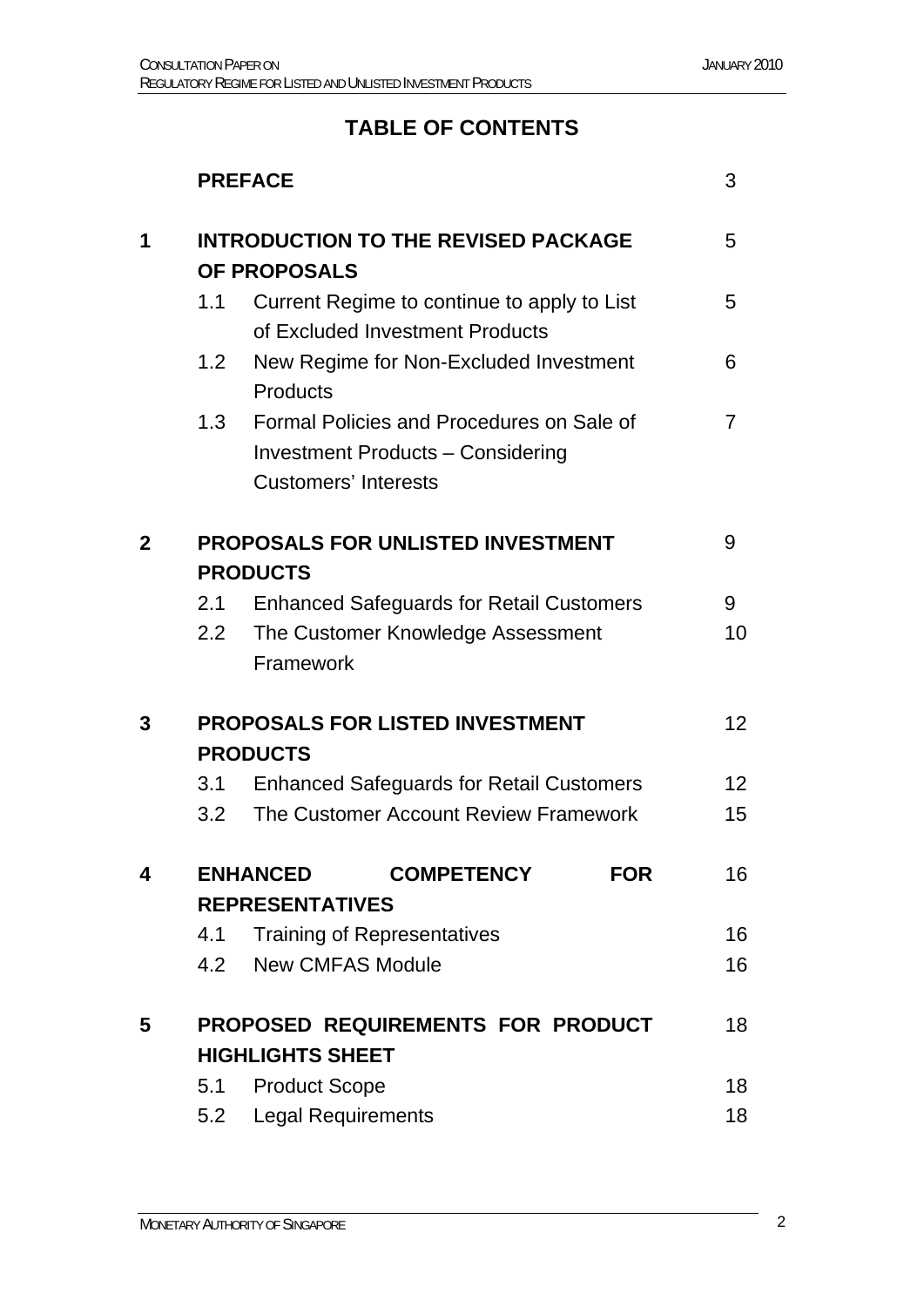#### **PREFACE**

 On 12 March 2009, MAS issued a consultation paper on the review of the regulatory regime governing the sale and marketing of unlisted investment products ("March 2009 Consultation Paper"). The March 2009 Consultation Paper set out proposals that aimed to:

- (a) promote more effective disclosure by improving the quality of information given to investors;
- (b) strengthen fair dealing in the sale and advisory process, and
- (c) enhance MAS' powers for breaches of the Financial Advisers' Act ("FAA").

2 The scope of the March 2009 Consultation Paper did not cover listed investment products given their different features. MAS stated that we would consider whether enhancements are required for listed investment products as part of a separate exercise.

3 MAS has carefully reviewed and considered the feedback received on the March 2009 Consultation Paper. We issued our responses to the feedback received in two parts. Part I of MAS' Response and Part II of MAS' Response were issued on 8 September 2009 and 28 January 2010, respectively. In Part II of MAS' Response, we stated we had decided to issue a revised package of proposals.

4 MAS is now consulting on these proposals which are aimed at enhancing the safeguards for retail customers. These proposals will apply to both unlisted and listed investment products sold to retail investors. MAS invites interested parties to forward their views and comments on the issues outlined in the policy consultation paper. Written comments should be submitted to:

> Market Conduct Policy Division Capital Markets Department Monetary Authority of Singapore 10 Shenton Way MAS Building Singapore 079117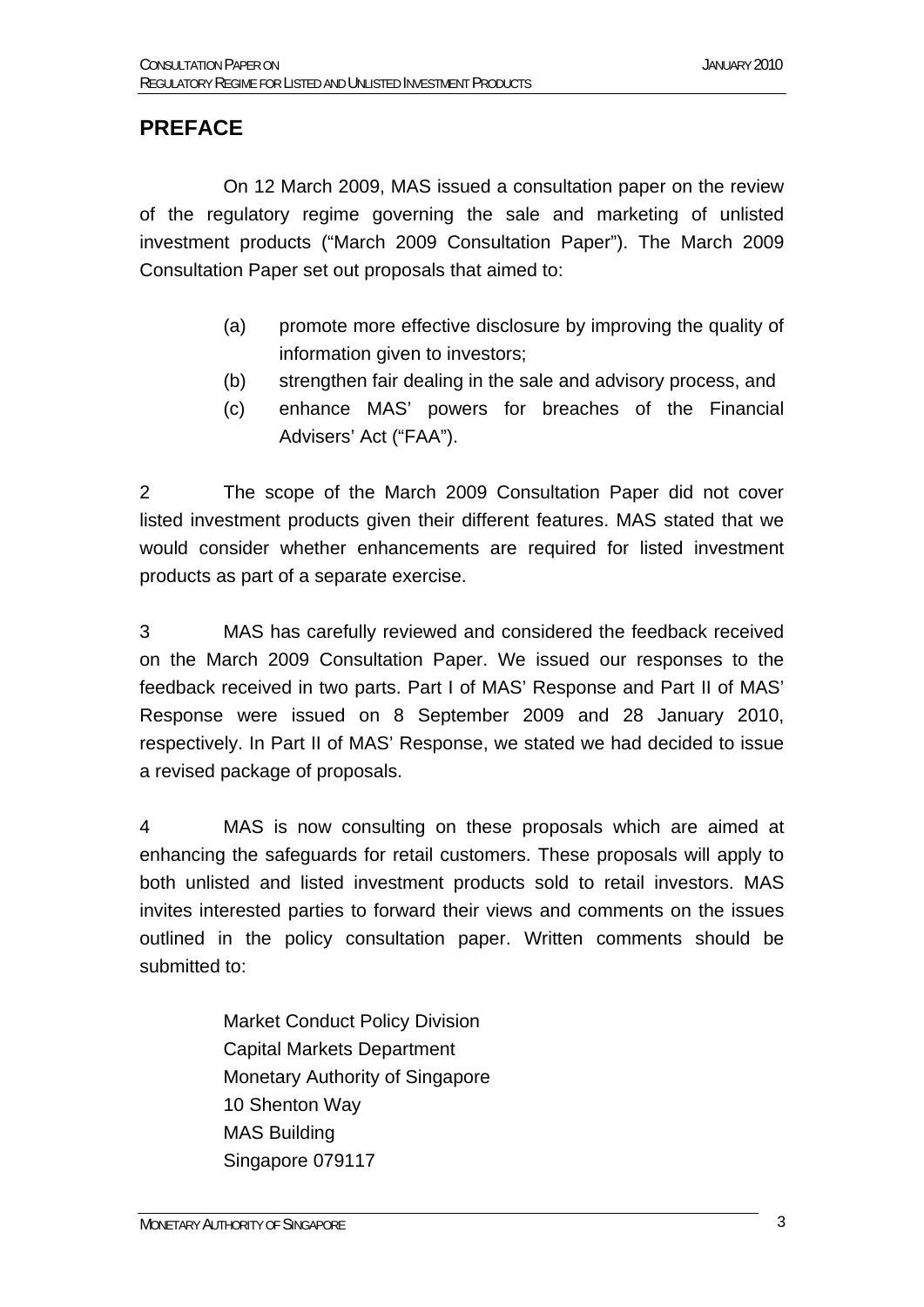Email: investmentpdts\_review@mas.gov.sg Fax: (65) 6225 4063

5 MAS would like to request for all comments and feedback to be submitted by **12 March 2010**. Please note that all submissions received may be made public unless confidentiality is specifically requested for the whole or part of the submissions.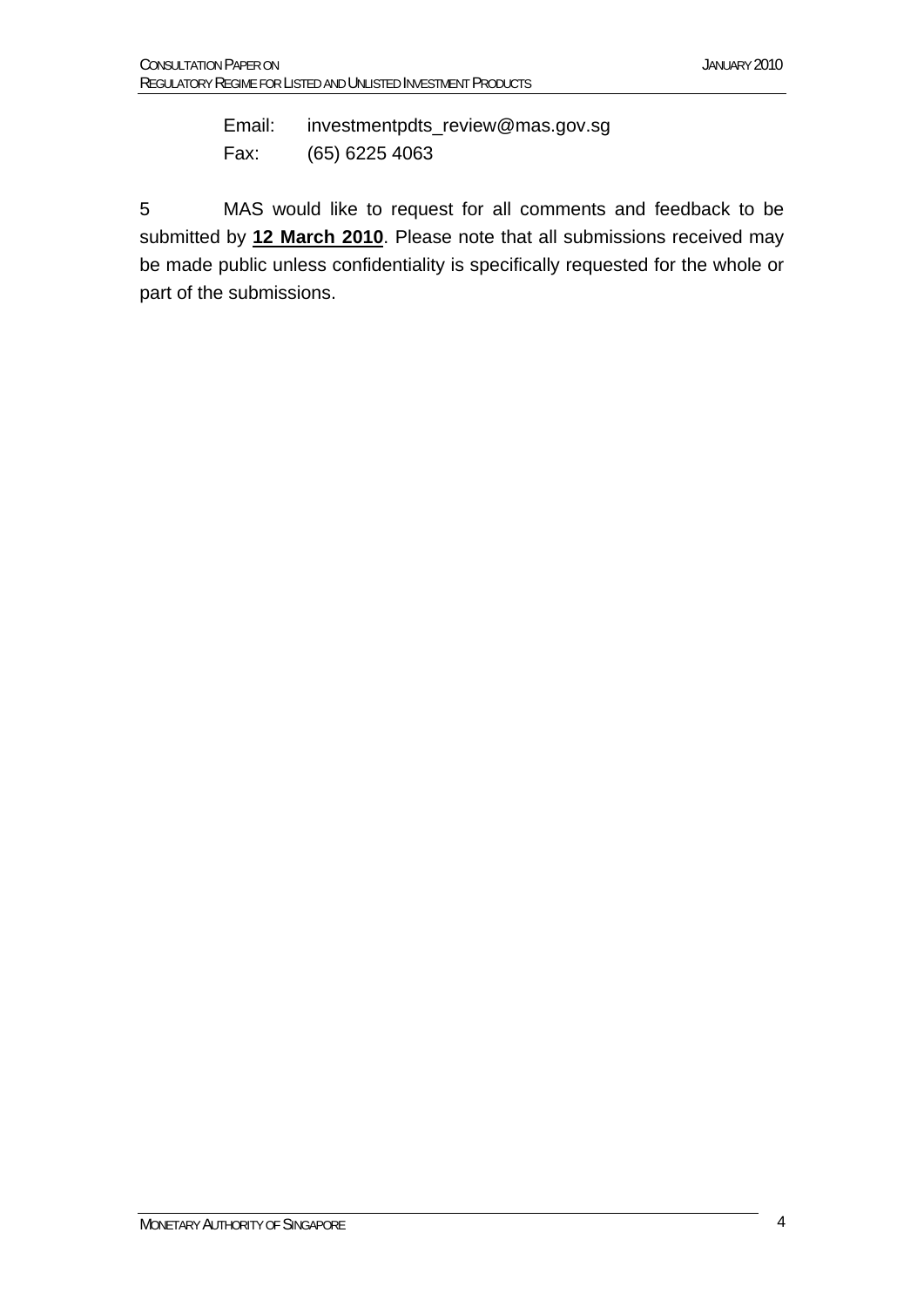## **1 INTRODUCTION TO THE REVISED PACKAGE OF PROPOSALS**

#### **1.1 CURRENT REGIME TO CONTINUE TO APPLY TO LIST OF EXCLUDED INVESTMENT PRODUCTS**

1.1.1 For a broad range of investment products sold to retail investors, the current regime has worked well. These are products that are already established in the market, and have terms and features generally understandable by retail investors. We consider that the existing regulatory regime under the Financial Advisers Act ("FAA") should continue to apply to these "excluded investment products" set out in Table 1. MAS may from time to time prescribe other products as excluded investment products.

#### **Table 1**

#### Excluded investment products

- Shares
- Depositary receipts
- Subscription rights pursuant to rights issues
- Company warrants
- Units in business trusts
- Units in real estate investment trusts
- Plain vanilla bonds (including convertible bonds)
- Money market instruments
- Life insurance policies (other than investment-linked policies)
- Structured deposits (including dual-currency investments)

*Q1: MAS seeks views on the list of excluded investment products set out in Table 1 for which the existing regime under the FAA will continue to apply.*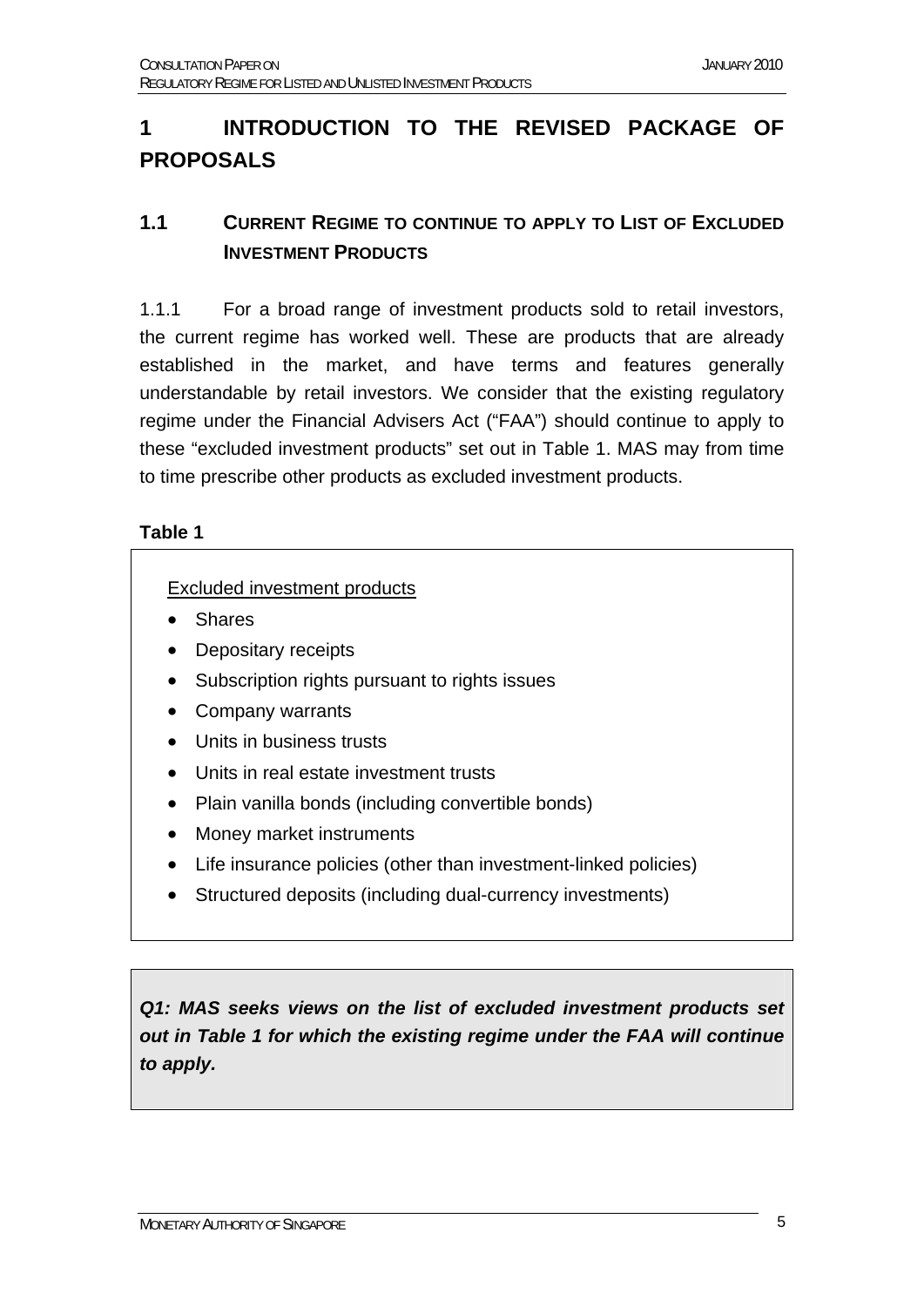#### **1.2 NEW REGIME FOR NON-EXCLUDED INVESTMENT PRODUCTS**

1.2.1 For investment products that are derivatives or contain embedded derivatives, a customer without the requisite knowledge or prior experience may not be able to understand the features and risks of the investment product being sold to him. Some of the products may contain innovative features not previously sold to investors. For some products, intermediaries<sup>[1](#page-5-0)</sup> may require a customer to put up margins that vary depending on the market value of the investment. MAS proposes that the sale of non-excluded investment products be subject to the revised package of proposals contained in this consultation paper.

1.2.2. MAS proposes that intermediaries need to obtain from the retail customer  $2$  information that is necessary to ascertain the customer's investment knowledge or experience before selling an investment product to him. MAS proposes to require that intermediaries conduct a **Customer Knowledge Assessment** before selling unlisted non-excluded investment products to retail customers. For listed products, taking into account features of the listed platform and how trades are transacted, MAS proposes to require intermediaries to conduct a **Customer Account Review** on retail customers before approving their accounts to trade listed non-excluded investment products. Details on the proposed Customer Knowledge Assessment for unlisted investment products and the proposed Customer Account Review for listed investment products are set out in Section 2 and Section 3 respectively.

1.2.3 It is important that all representatives selling non-excluded investment products have adequate training to enable them to better explain the features and risk-reward characteristics of investment products to customers. Representatives will be required to satisfy the proposed **enhanced competency requirements** set out in Section 4.

1.2.4 MAS had proposed a Product Highlights Sheet to supplement the prospectus. The objective of the Product Highlights Sheet is to highlight to

<span id="page-5-0"></span><sup>&</sup>lt;u>.</u>  $1$  For the purposes of this consultation paper, "intermediary" refers to a licensed or exempt entity, and representatives of such entity, carrying on business in any regulated activity under the Securities and Futures Act ("SFA"), or providing any financial advisory service under the FAA.

<span id="page-5-1"></span> $2$  For the purposes of this consultation paper, references to "retail customers" means persons who are not Institutional Investors, Expert Investors or Accredited Investors under the SFA and the FAA.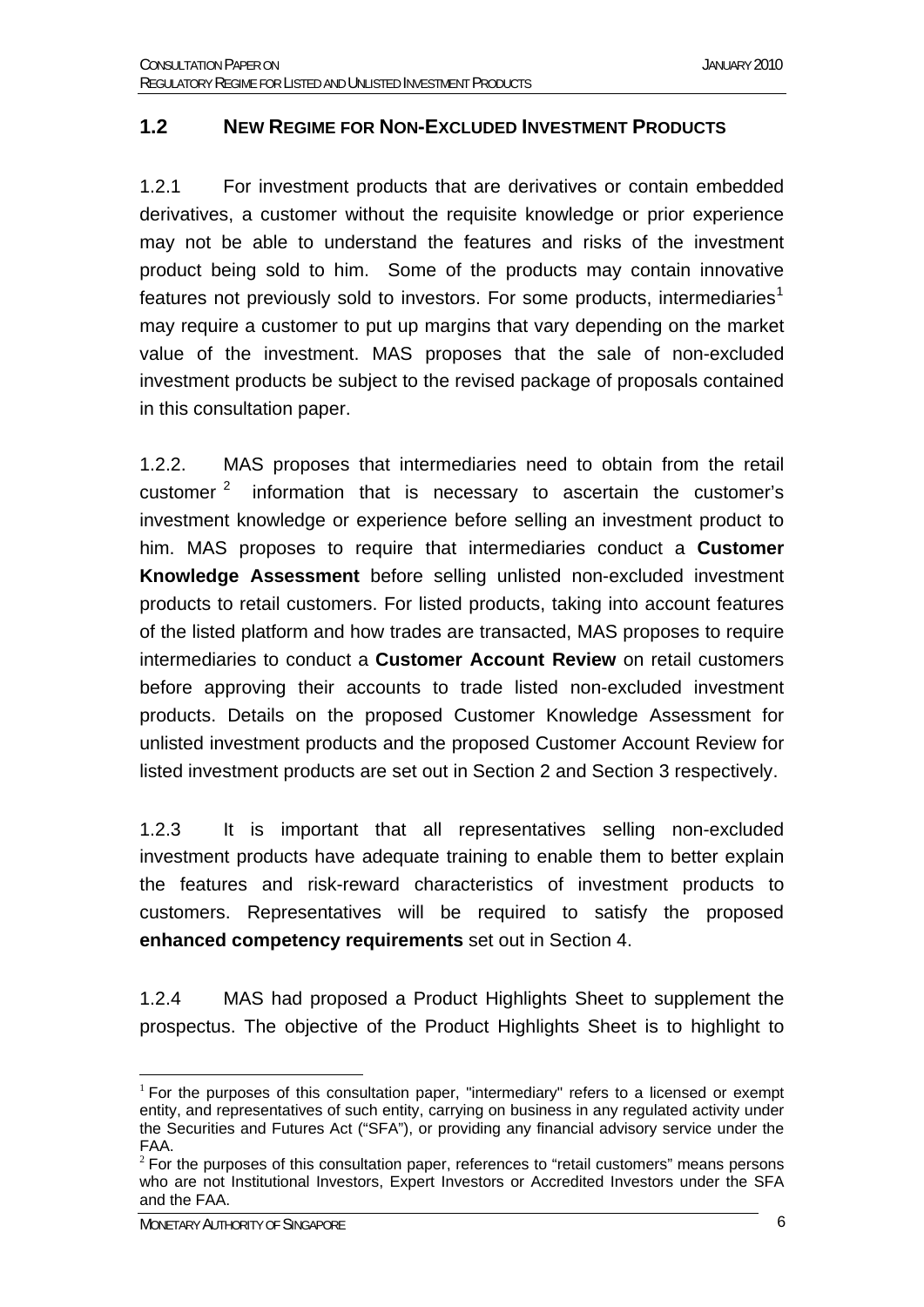investors key features and risks of an investment product. Given the positive feedback on the Product Highlights Sheet, MAS intends to widen the application of the Product Highlights Sheet beyond unlisted investment products. A **Product Highlights Sheet** will be required for all debentures in the form of asset-backed securities and structured notes (including exchangetraded notes), collective investment schemes (including exchange-traded funds), and sub-funds of investment-linked life insurance policies ("ILPs"), for which the offer requires a prospectus to be issued. The details are set out in Section 5.

#### **1.3 FORMAL POLICIES AND PROCEDURES ON SALE OF INVESTMENT PRODUCTS – CONSIDERING CUSTOMERS' INTERESTS**

1.3.1 MAS has set out fit and proper criteria applicable to all relevant persons in relation to the carrying out of any activity regulated by MAS under any written law<sup>[3](#page-6-0)</sup>. These criteria underpin our requirements that all relevant persons, including intermediaries, perform regulated activities efficiently, honestly and fairly, and act in the best interests of their customers. In addition to having a reasonable basis for recommending an investment product, financial advisers ("FAs") and their representatives should consider their general obligation to deal fairly with customers and take into account the interests of their customers in the course of providing financial advisory services<sup>[4](#page-6-1)</sup>.

1.3.2 MAS takes the view that this general obligation of FAs and their representatives to take into the account the interests of their customers should not cease upon the provision of advice to their customers, but should extend to the actual sale of investment products to customers. In instances where the FA has assessed an investment product to be unsuitable for a retail customer but the customer nonetheless makes a specific request to purchase the product, the FA should carefully consider whether it would be in the customer's interests for it to accede to the customer's request. The FA should not permit the sale of such an investment product to the customer unless it has assessed and is satisfied that the customer fully understands the features and risks of the product and why the product was assessed to be unsuitable for the customer. To provide guidance to their representatives, MAS proposes

 3 Guidelines on Fit and Proper Criteria [FSG-G01]

<span id="page-6-1"></span><span id="page-6-0"></span><sup>&</sup>lt;sup>4</sup> Guidelines on Fair Dealing - Board and Senior Management Responsibilities for Delivering Fair Dealing Outcomes to Customers [FAA-G11]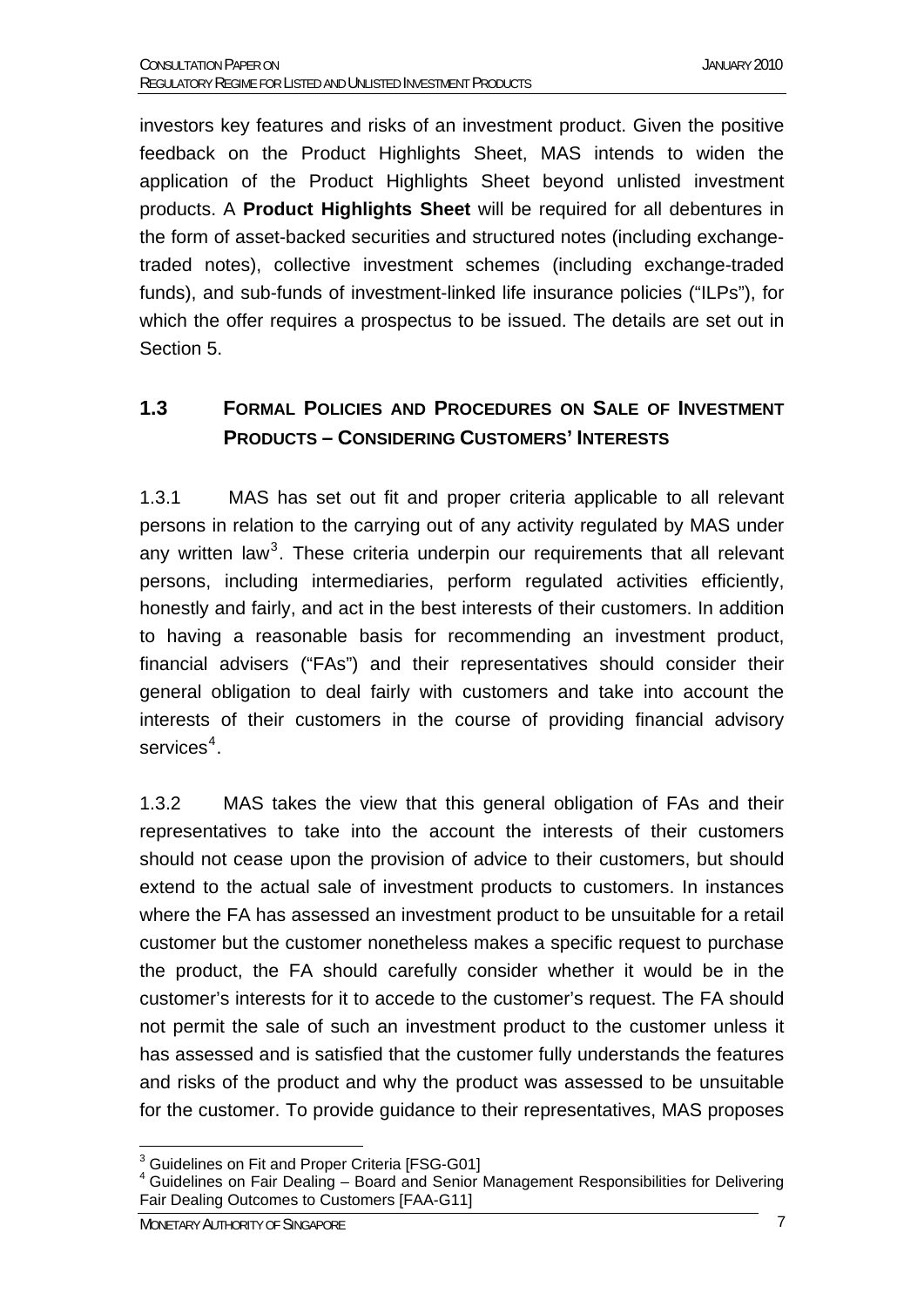that FAs have in place formal policies and procedures setting out clearly the circumstances under which FAs would or would not permit the sale to a retail customer of an investment product they have assessed to be unsuitable for the customer. Where the FA does permit such sales at the specific request of the customer, the FA's policies and procedures should set out safeguards to prevent abuse. These policies and procedures are to be approved by the Board and senior management of the FA.

*Q2: MAS seeks views on the proposal to require FAs to put in place formal policies and procedures setting out clearly the circumstances under which they would or would not permit the sale to a retail customer of an investment product they have assessed to be unsuitable for the customer.*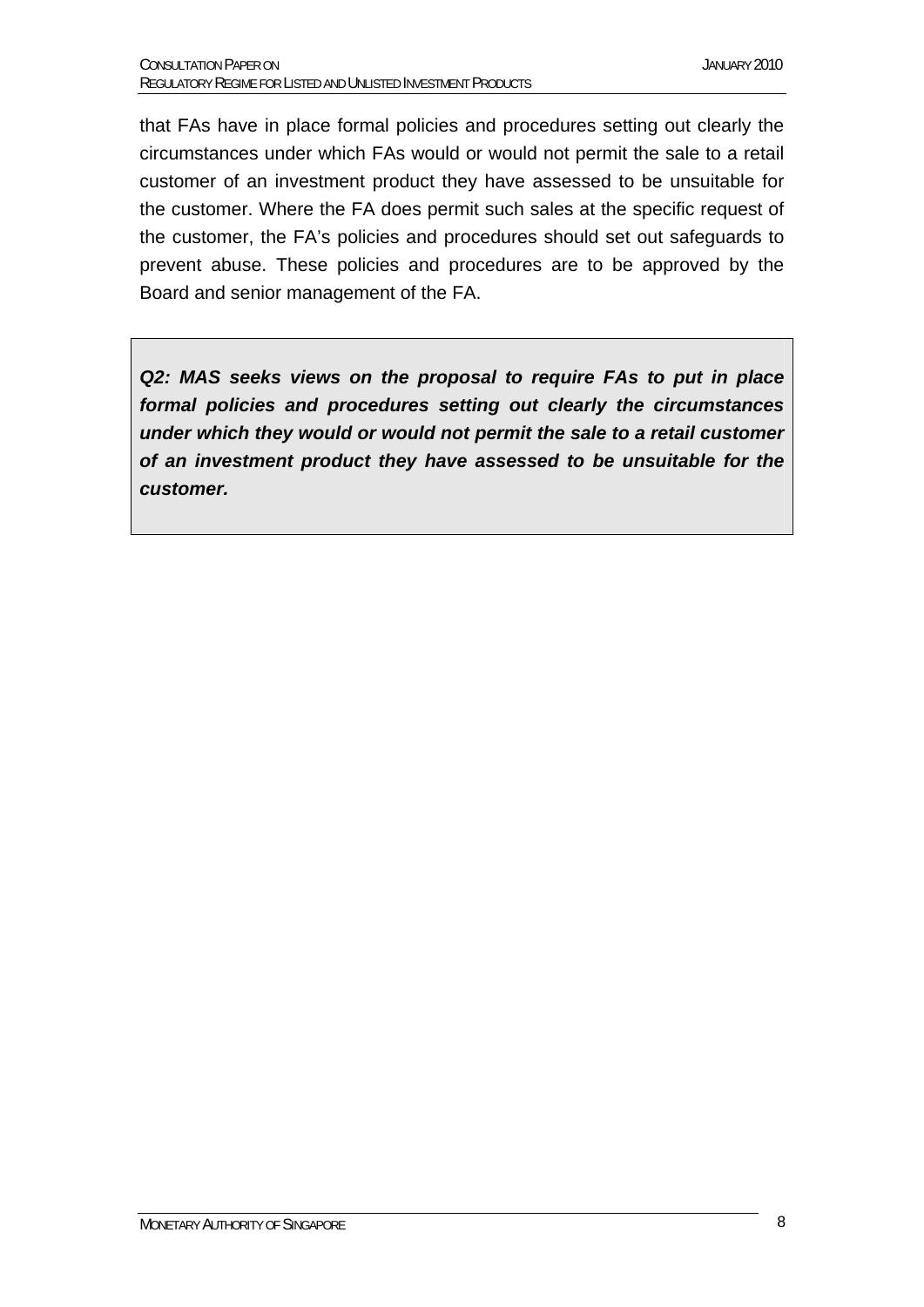## **2 PROPOSALS FOR UNLISTED INVESTMENT PRODUCTS**

#### **2.1 ENHANCED SAFEGUARDS FOR RETAIL CUSTOMERS**

2.1.1 MAS proposes to require that before intermediaries sell unlisted non-excluded investment products to retail customers, intermediaries are to assess whether the customer has the relevant knowledge or experience to understand the risks and features of the specific investment product being offered to him. Intermediaries are to put in place formal policies and procedures on the form and conduct of the Customer Knowledge Assessment to enable their representatives to conduct proper assessment. The policies and procedures are required to be approved by the Board and senior management of the intermediary.

2.1.2 Where the customer is assessed under the Customer Knowledge Assessment not to possess the relevant knowledge or experience, the intermediary is required to advise whether the specific investment product is suitable for the customer if the product is to be made available to the customer. The assessment should take into consideration the customer's personal circumstances, including the lack of knowledge or experience as assessed under the Customer Knowledge Assessment. To mitigate potential conflicts of interests, MAS proposes to require intermediaries to have the Customer Knowledge Assessment performed or approved by a person independent of the financial advisory function.

2.1.3 Customers who are assessed under the Customer Knowledge Assessment to have the relevant knowledge or experience can still request for advice from their intermediary. Intermediaries, when selling investment products, cannot refuse to give advice solely because the customer has passed the Customer Knowledge Assessment.

2.1.4 For execution-only transactions, intermediaries, including online distributors, would only be able to sell non-excluded investment products to customers who have been assessed under the Customer Knowledge Assessment to have the relevant knowledge or experience to invest in the product.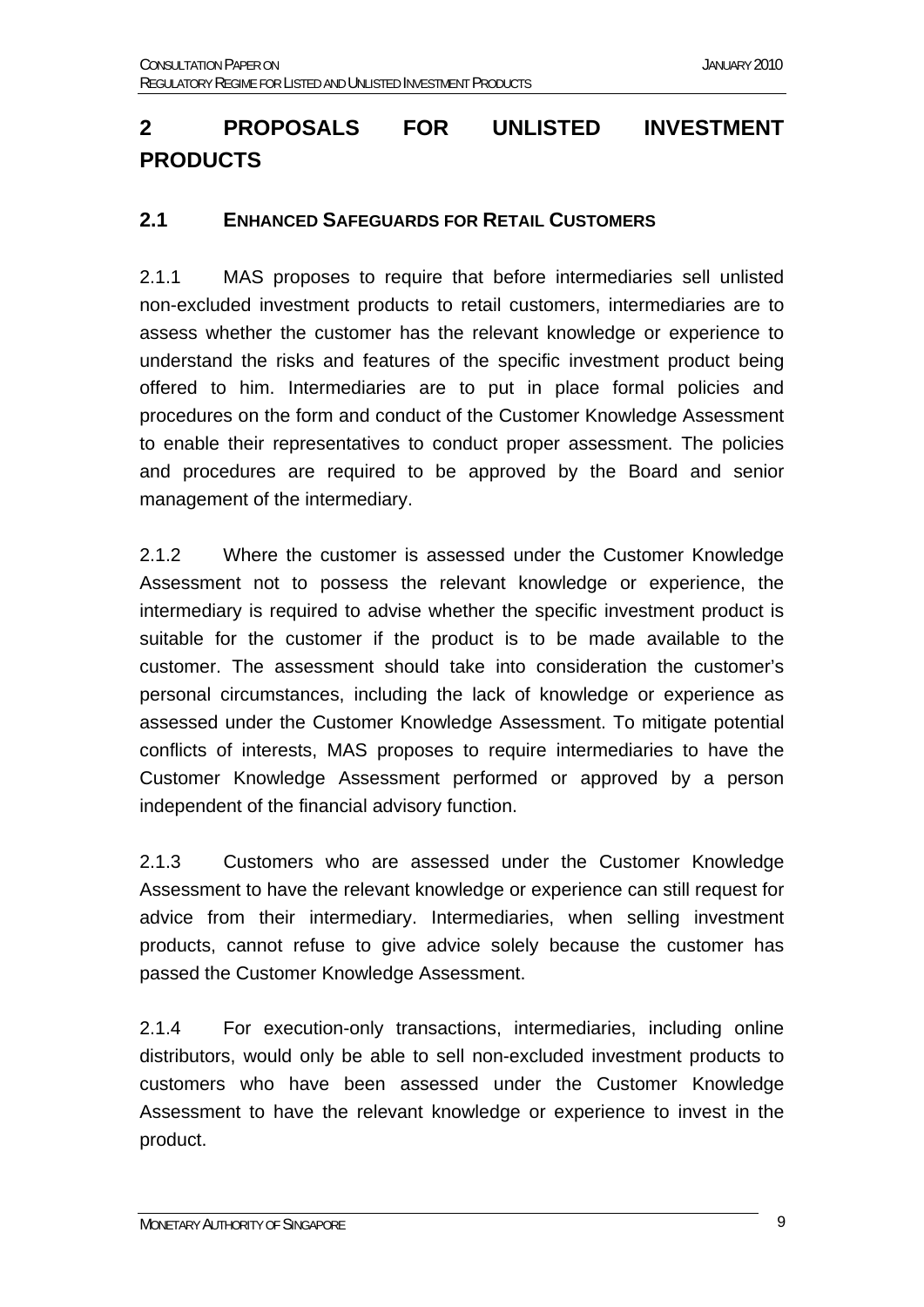2.1.5 Intermediaries must keep records of all information that they obtain from customers for the purposes of the Customer Knowledge Assessment, and the reasons for assessing whether customers have the relevant knowledge or experience to invest in the product.

*Q3: MAS seeks views on the proposals to require intermediaries:* 

- *(a) to conduct a Customer Knowledge Assessment for a retail customer who wants to purchase unlisted non-excluded investment products; and*
- *(b) to have the Customer Knowledge Assessment performed or approved by a person independent of the financial advisory function.*

#### **2.2 THE CUSTOMER KNOWLEDGE ASSESSMENT FRAMEWORK**

2.2.1 For the purposes of the Customer Knowledge Assessment, intermediaries shall make reasonable enquiries to collect and take into account information on whether the customer has:

- (a) finance-related background relevant to the product or similar products. This may include relevant educational qualifications, professional certifications or attendance at courses organised or accredited by industry associations;
- (b) investment experience in the product or similar products; or
- (c) work experience directly related to the product or similar products.

2.2.2 We are of the view that intermediaries would be better placed to develop their own Customer Knowledge Assessment framework, given their targeted customer base and their familiarity with the products they are distributing. MAS welcomes initiatives by industry associations to develop guidance on the Customer Knowledge Assessment.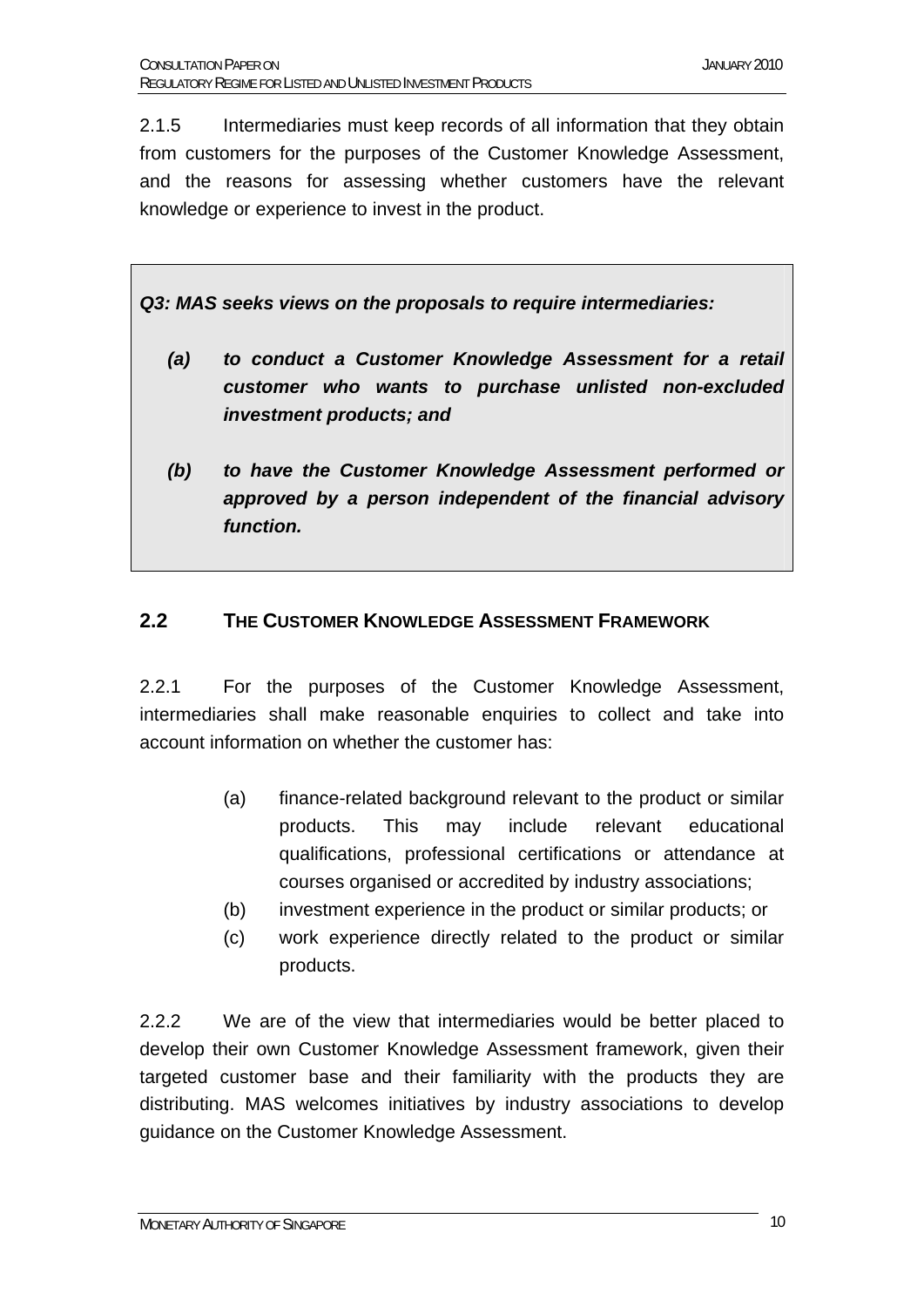2.2.3 In developing guidance on the Customer Knowledge Assessment, MAS expects industry associations to take into account the following:

- (a) Attendance at general financial education courses would not count towards having relevant finance-related background.
- (b) Customers with only one to two transactions per annum in similar products and customers who have not purchased similar products in the past two years should not be presumed to have relevant investment experience.
- (c) Work experience in operations, human resources or corporate services departments of financial institutions and support functions in trading or fund management departments should not be considered as relevant experience.

*Q4: MAS seeks views and suggestions on the information proposed in paragraph 2.2.1 to be obtained from retail customers for the purposes of the Customer Knowledge Assessment.*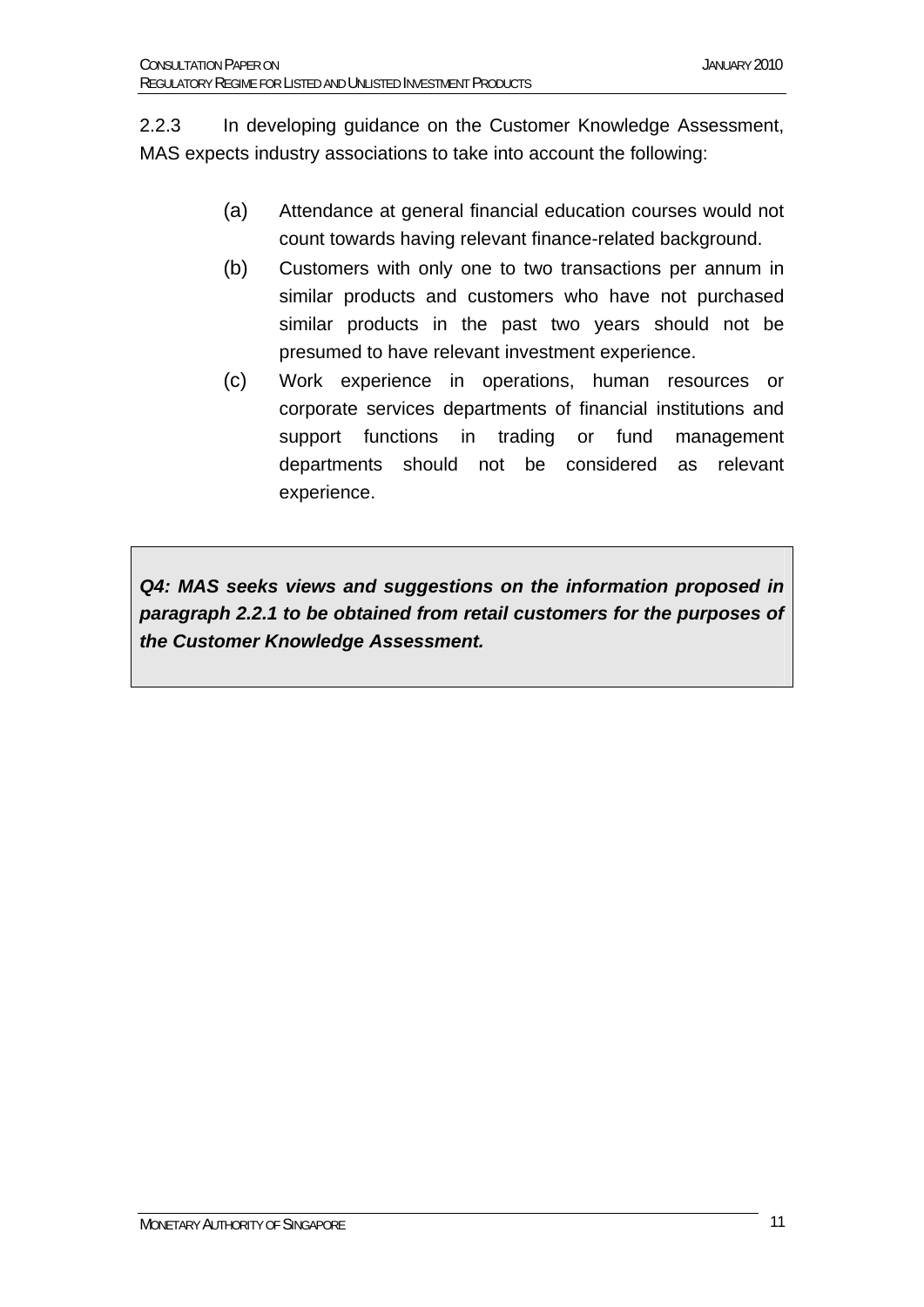### **3 PROPOSALS FOR LISTED INVESTMENT PRODUCTS**

#### **3.1 ENHANCED SAFEGUARDS FOR RETAIL CUSTOMERS**

3.1.1 In this section, we set out proposals for listed investment products. There are differences in features between listed and unlisted products. Listed investment products are traded on an exchange. The continuous disclosure obligations imposed by the exchange help mitigate some of the concerns on information asymmetry. There is a price discovery process and investors are normally able to sell their investment on the exchange if they decide to exit the investment. This is in contrast to unlisted investment products for which pricing may not be readily available or accessible to investors at all times.

3.1.2 Notwithstanding the mitigating features of listed products, some listed products may also have terms and features that retail investors may not easily understand. Accordingly, we propose to enhance the safeguards for retail customers similar to those proposed for unlisted investment products in Section 2. The proposals have been modified to take into account the differences between listed and unlisted investment products. For instance, we acknowledge that it may not always be appropriate or practical to require intermediaries to give advice to retail customers purchasing listed investment products prior to each trade in view of the time-sensitive nature of transactions on an exchange.

3.1.3 In the U.S., broker-dealers are required to approve the customer's account for options trading before the customer can trade options, index warrants, currency index warrants and currency warrants. In approving a customer's account for the trading of such products, broker-dealers are required to exercise due diligence to ascertain the essential facts relative to the customer, his financial situation and investment objectives. These include the customer's investment knowledge and experience for options, stocks and bonds, commodities, and other financial instruments if the customer is a natural person. Broker-dealers are required to perform similar due diligence in approving a customer's account for security futures trading. The Financial Industry Regulatory Association ("FINRA") has issued guidance<sup>[5](#page-11-0)</sup> suggesting that its members consider whether purchases of structured products should be limited to investors who have accounts approved for options trading, as

<span id="page-11-0"></span><sup>1</sup> <sup>5</sup> NASD Notice to Members 05-59 (September 2005)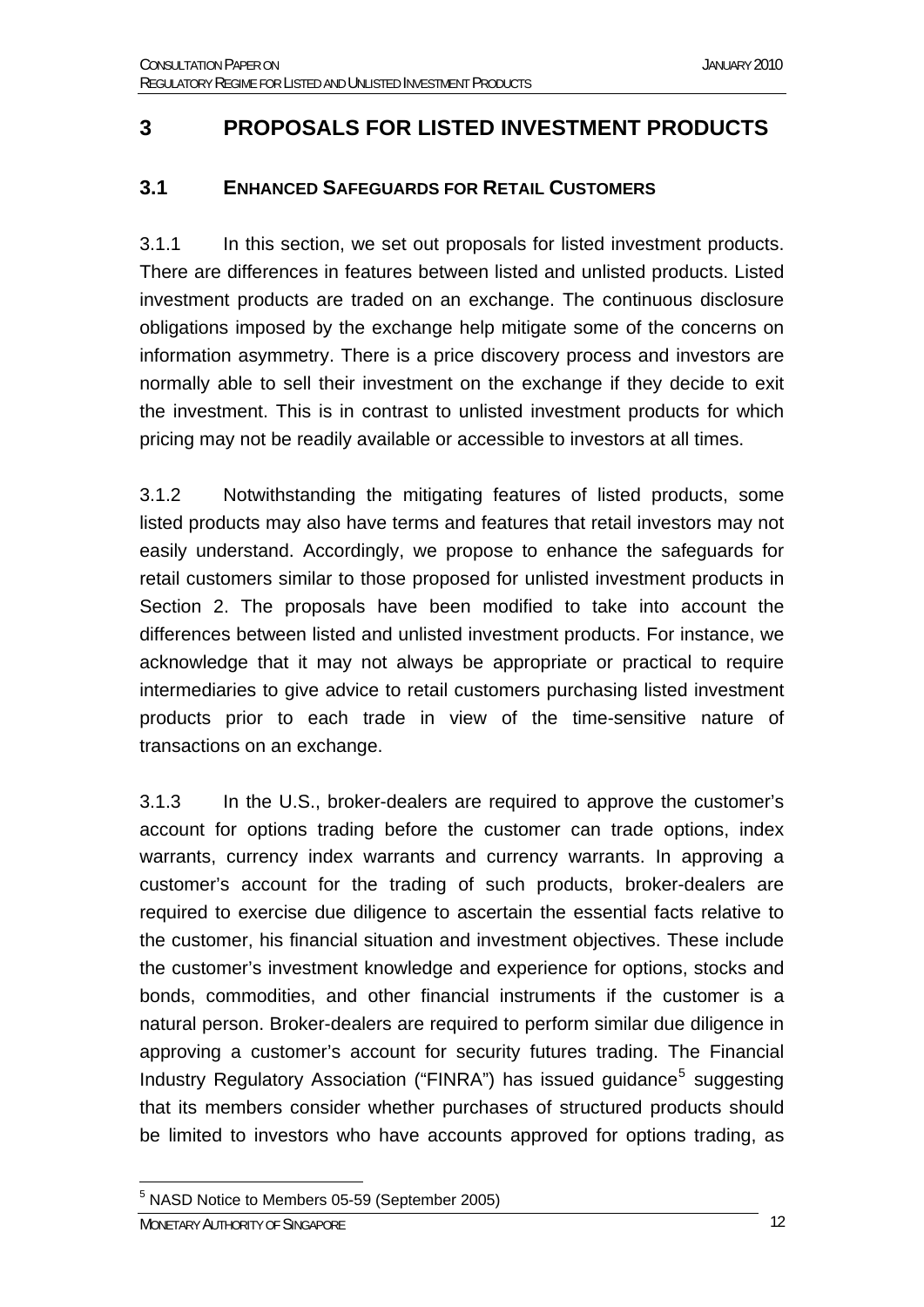many structured products and options have similar risk profiles.

3.1.4 In Hong Kong, the Securities and Futures Commission's Code of Conduct<sup>[6](#page-12-0)</sup> requires a licensed or registered person providing services to a client in derivative products, including derivative warrants, futures contracts or options, to assure itself that the client understands the nature and risks of the products and has sufficient net worth to be able to assume the risks and bear the potential losses of trading in the products.

3.1.5 Having considered the merits of the above approaches, we propose to require intermediaries to conduct a Customer Account Review to ascertain whether a retail customer who wants to trade listed non-excluded investment products has the relevant knowledge or experience to understand the risks and features of derivatives, before approving the customer's account for the trading of such products. Intermediaries are to put in place formal policies and procedures on the form and conduct of the Customer Account Review to enable their representatives to conduct proper assessment. The policies and procedures are required to be approved by the Board and senior management of the intermediary.

3.1.6 Where the customer is assessed under the Customer Account Review not to possess the relevant knowledge or experience in derivatives but still wishes to trade listed non-excluded investment products, intermediaries would need to consider the customer's personal circumstances in deciding whether to approve the account. Should the intermediary approve the account, it must put in place the following safeguards:

- (a) impose an appropriate ceiling on the customer's trading of listed non-excluded investment products, taking into account the customer's personal circumstances; and
- (b) explain to the customer the features and risks associated with investing in derivative products, and provide to the customer a statement of the explanation given.

3.1.7 Intermediaries should have formal policies and procedures setting out the circumstances under which they would or would not approve a customer's account for the trading of listed non-excluded investment products

<span id="page-12-0"></span><sup>1</sup>  $6$  Code of Conduct for Persons Licensed by or Registered with the Securities and Futures Commission (May 2006)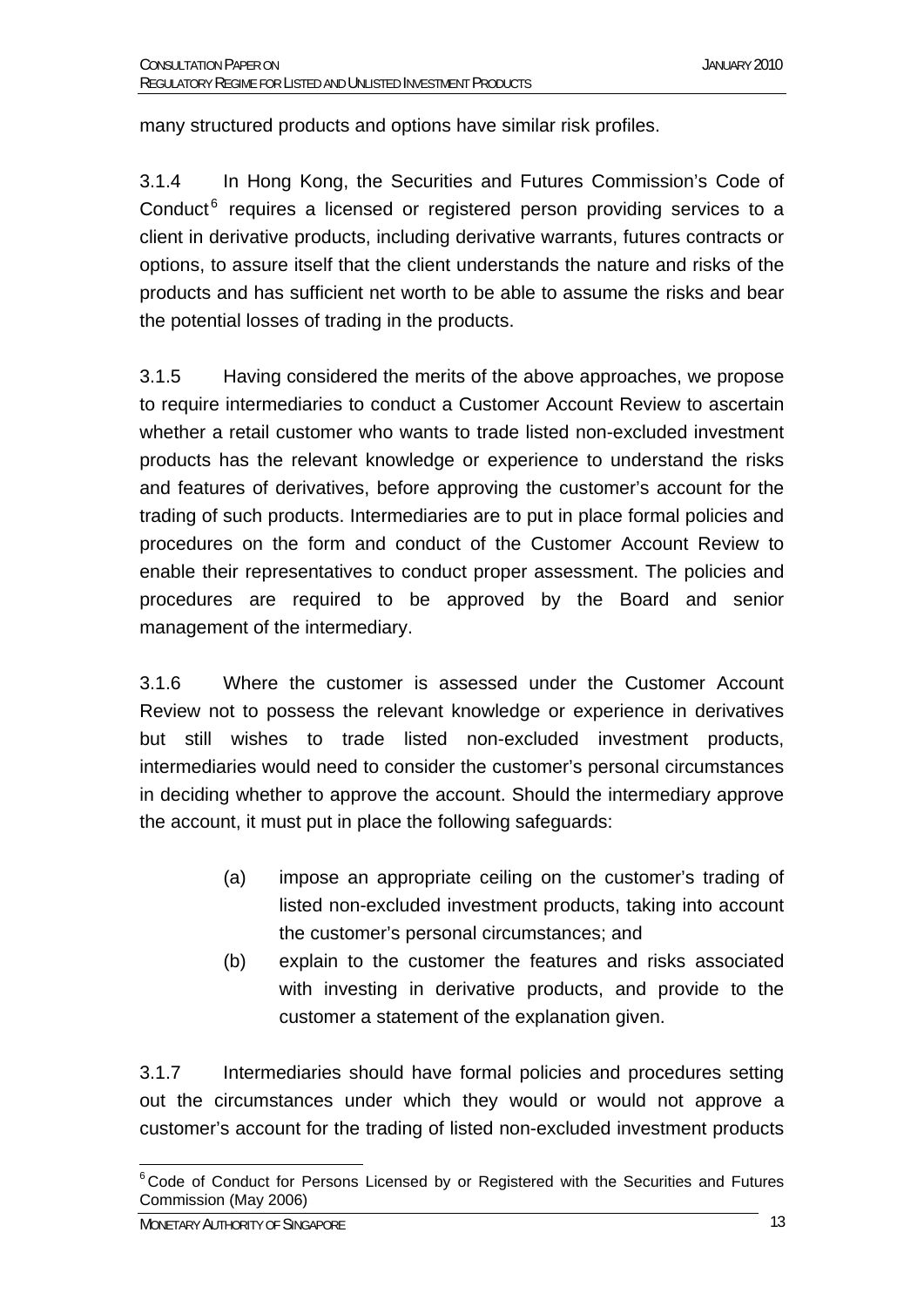when the customer is assessed not to possess the relevant knowledge or experience in derivatives, and the safeguards to be applied if the account is approved.

3.1.8 In all cases, the approval of an account to trade listed non-excluded investment products should be granted by at least one senior management staff of the intermediary who is independent of sales or dealing, or one senior management staff of a related corporation of the intermediary designated with the account approval function. We note that the Singapore Exchange Securities Trading Ltd already requires this of its trading members for the approval of new customer accounts.

3.1.9 Intermediaries must keep records of all information obtained from customers for the purposes of the Customer Account Review and the reasons for approving or disapproving customers' accounts to trade listed nonexcluded investment products.

3.1.10 Intermediaries are required to conduct the Customer Account Review for existing customers who had previously traded in listed nonexcluded investment products and who wish to continue trading such products.

3.1.11 The proposed requirement for the Customer Account Review is in addition to the current obligations on intermediaries regarding account opening procedures, and will facilitate the continued development of Singapore's capital markets by providing safeguards for retail customers while catering for the listing of more sophisticated products.

#### *Q5: MAS seeks views on:*

- *(a) the proposal to require intermediaries to conduct a Customer Account Review for a retail customer who wants to trade listed non-excluded investment products; and*
- *(b) the safeguards proposed at paragraph 3.1.6.*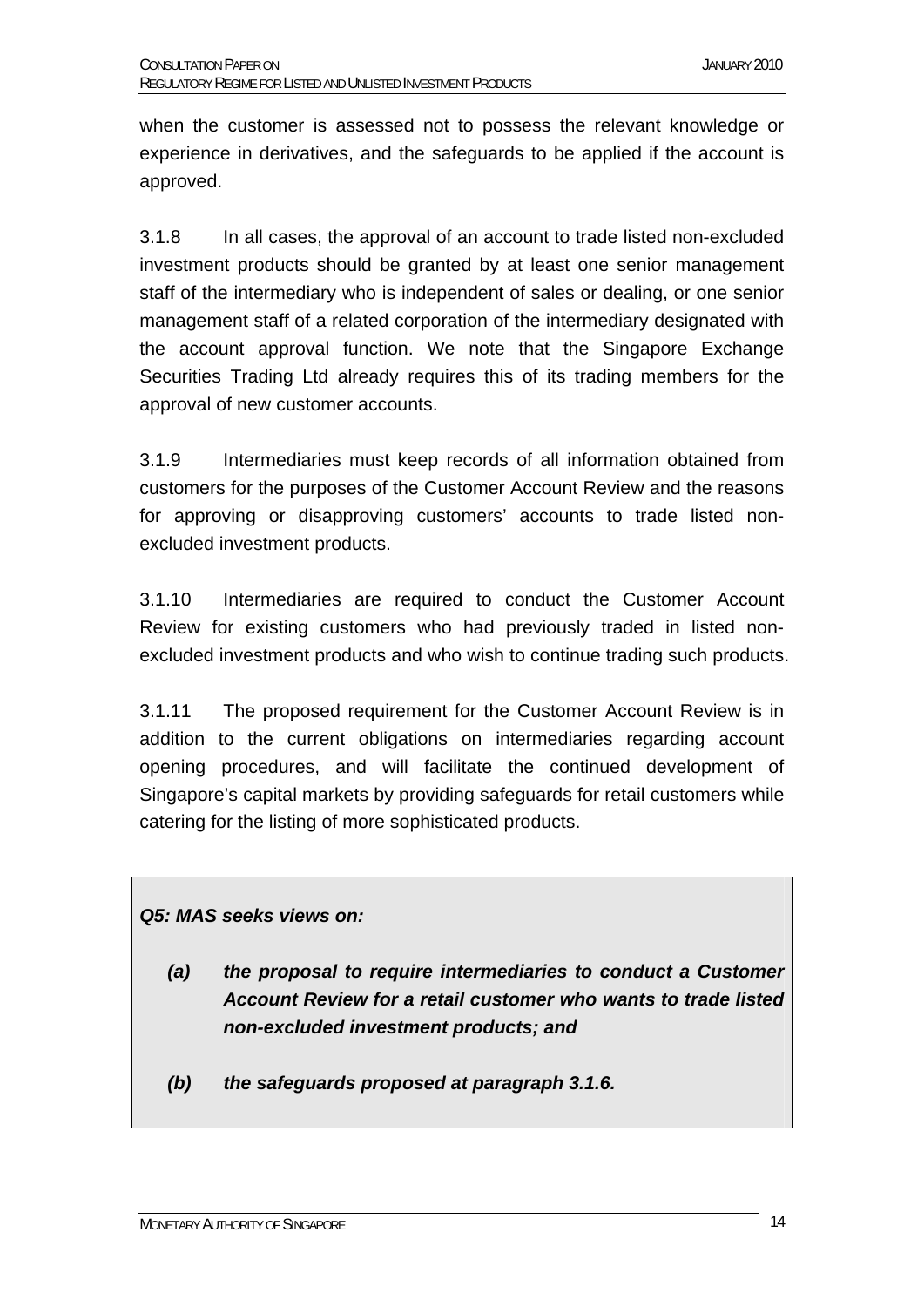#### **3.2 THE CUSTOMER ACCOUNT REVIEW FRAMEWORK**

3.2.1 For the purposes of the Customer Account Review, intermediaries shall make reasonable enquiries to collect and take into account information on whether the customer has:

- (a) finance-related background relevant to derivative products. This may include relevant educational qualifications, professional certifications or attendance at courses organised or accredited by approved exchanges or industry associations;
- (b) investment experience in derivative products; or
- (c) work experience directly related to derivative products.

3.2.2 We encourage approved exchanges<sup>[7](#page-14-0)</sup> to work closely with industry associations to develop guidance on the conduct of the Customer Account Review that intermediaries can adopt. In developing guidance on the Customer Account Review, approved exchanges and industry associations should take into account the considerations set out in paragraph 2.2.3.

*Q6: MAS seeks views and suggestions on the information proposed in paragraph 3.2.1 to be obtained from retail customers for the purposes of the Customer Account Review.* 

<span id="page-14-0"></span><sup>1</sup>  $7$  We note that the Singapore Exchange Securities Trading Ltd requires its trading members to undertake additional safeguards during the opening of trading accounts by young investors between the ages of 18 and 21.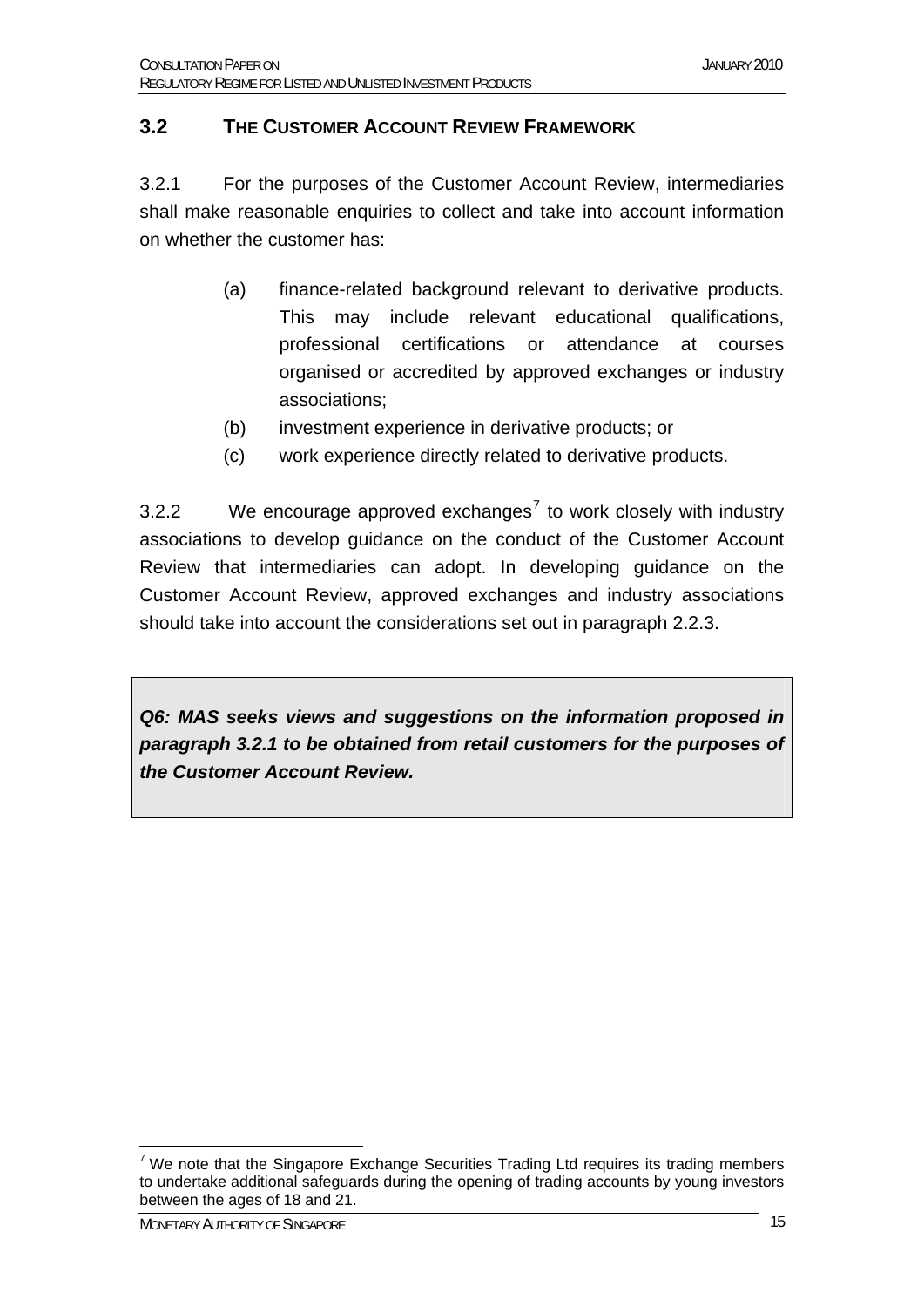#### **4 ENHANCED COMPETENCY FOR REPRESENTATIVES**

#### **4.1 TRAINING OF REPRESENTATIVES**

4.1.1 It is important that representatives receive adequate training to enable them to better explain the features and risks of investment products to customers. In the March 2009 Consultation Paper, MAS proposed to require intermediaries to ensure that representatives undergo training on the features and risk-reward characteristics of a new complex investment product before being allowed to sell the product.

4.1.2 The proposal is now extended to require intermediaries to ensure that representatives are sufficiently trained on the features and risk-reward characteristics of a new non-excluded investment product before being allowed to sell the product. If intermediaries engage third-party trainers to conduct training for their representatives, they should ascertain that the training provided is adequate.

#### **4.2 NEW CMFAS MODULE**

4.2.1 MAS previously proposed to introduce a new Capital Markets and Financial Advisory Services ("CMFAS") module for product knowledge on complex investment products. New and existing representatives would be required to pass the new CMFAS module before they are allowed to sell complex investment products.

4.2.2 To raise the minimum competency standards for representatives, MAS will proceed with the proposal to introduce a new CMFAS module. The curriculum of the new CMFAS module will be expanded to include product knowledge in respect of non-excluded investment products. The content and coverage of the product knowledge will be developed by the Institute of Banking and Finance with the Singapore Exchange Ltd ("SGX") and the industry.

4.2.3 We will provide a transition period for existing representatives who wish to sell non-excluded investment products to pass the additional curriculum on product knowledge. Details on transitional arrangements for existing representatives and enhancements to existing CMFAS modules for product knowledge will be provided in due course. In the interim, MAS will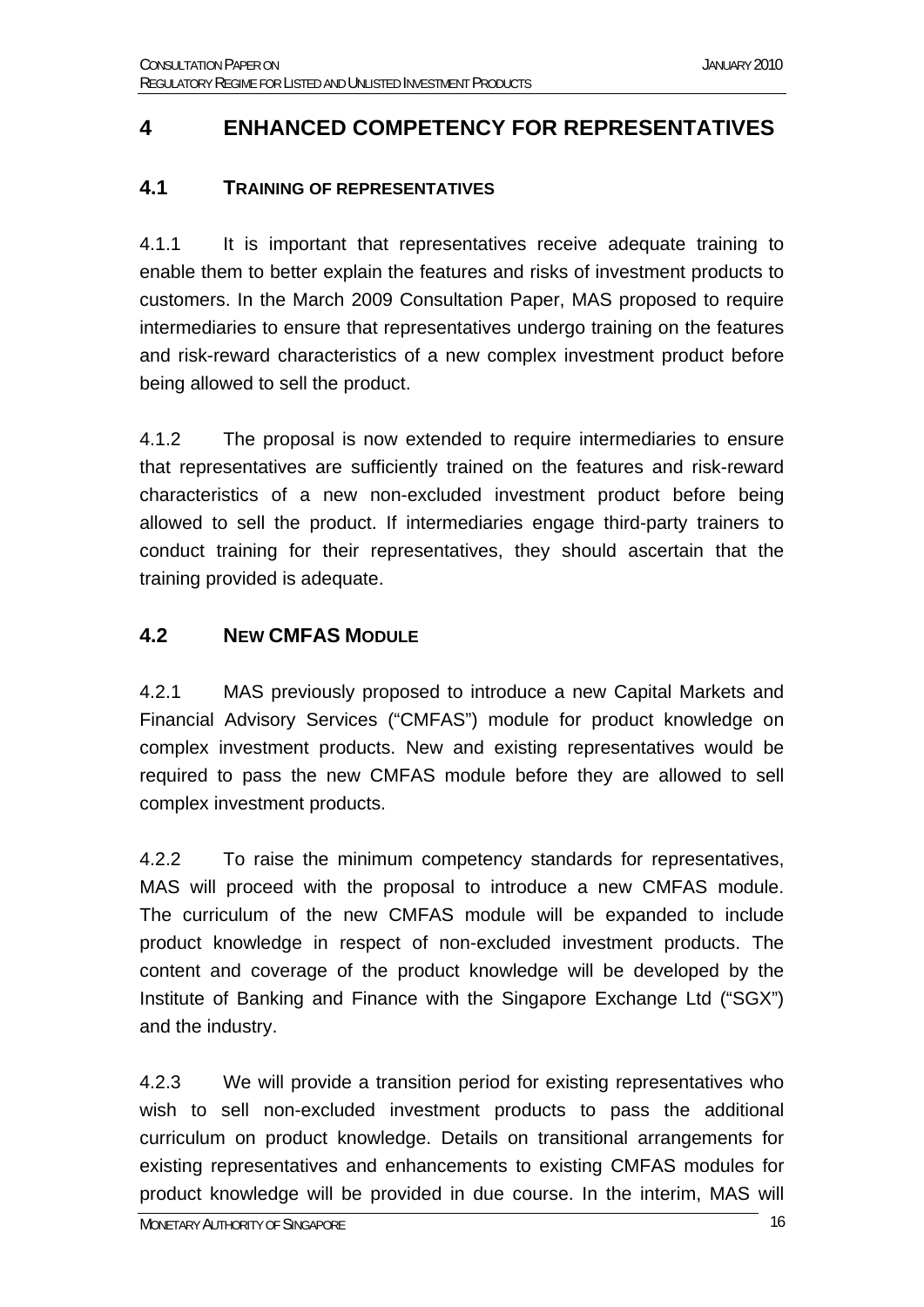require intermediaries to ensure that representatives are adequately trained on the investment products they are selling before they are allowed to sell such products to retail investors.

*Q7: MAS seeks views on the proposal to require intermediaries to ensure that representatives undergo training on the features and riskreward characteristics of a new non-excluded investment product before being allowed to sell the product.* 

*Q8: MAS seeks views on the proposal to require existing representatives who wish to sell non-excluded investment products to pass the additional new CMFAS module.*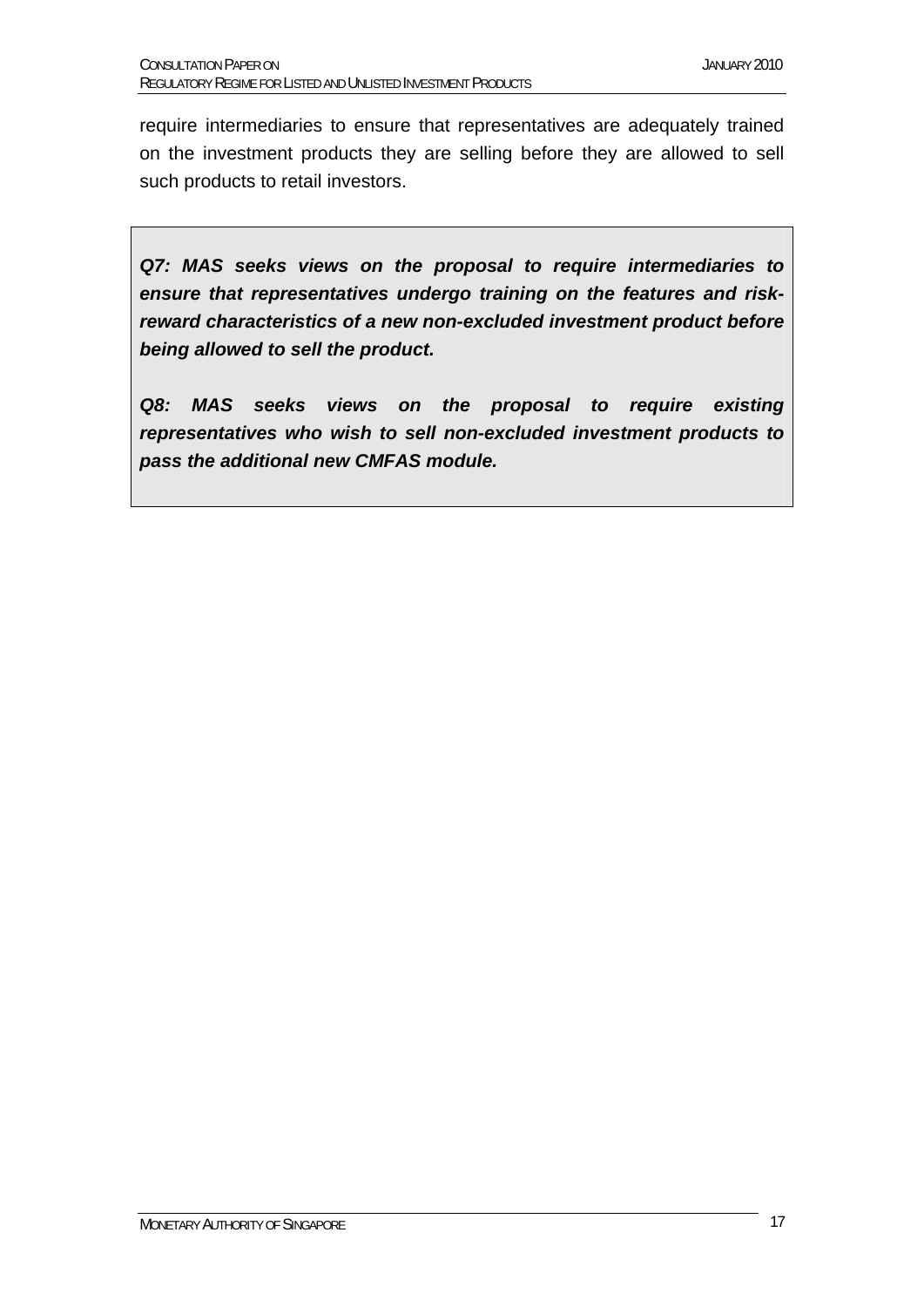## **5 PROPOSED REQUIREMENTS FOR PRODUCT HIGHLIGHTS SHEET**

#### **5.1 PRODUCT SCOPE**

5.1.1 As part of our revised proposals, we are proposing to extend the scope of the Product Highlights Sheet requirement to include a number of listed investment products. MAS will require Product Highlights Sheets for all debentures in the form of asset-backed securities and structured notes<sup>[8](#page-17-0)</sup> (including exchange-traded notes), collective investment schemes (including exchange-traded funds) and ILP sub-funds, for which the offer requires a prospectus to be issued $9$ .

#### **5.2 LEGAL REQUIREMENTS**

5.2.1 In the March 2009 Consultation Paper, MAS proposed to require a Product Highlights Sheet for unlisted investment products to supplement the prospectus. The Product Highlights Sheet is to highlight key features and risks of the investment product to investors. We proposed that the Product Highlights Sheet must:

- (a) not contain false or misleading statements;
- (b) sufficiently disclose the information in the prescribed format; and
- (c) be written and presented in a clear, concise and effective manner.

5.2.2 For purposes of statutory liability, we had proposed to treat the Product Highlights Sheet as part of a prospectus, even though it is to be a physically separate document. Persons liable for complying with the prospectus requirements would also be liable for complying with the Product Highlights Sheet requirements.

5.2.3 Respondents to the March 2009 Consultation Paper raised concerns that issuers would use legalistic language and technical terms to

**g** In the case of ILP sub-funds, "prospectus" refers to the Product Summary.

<span id="page-17-1"></span>MONETARY AUTHORITY OF SINGAPORE 18

<span id="page-17-0"></span><sup>1</sup> <sup>8</sup> The Product Highlights Sheet will apply to unlisted and listed debentures in the form of asset-backed securities and structured notes instead of all debentures, which may include plain vanilla corporate bonds.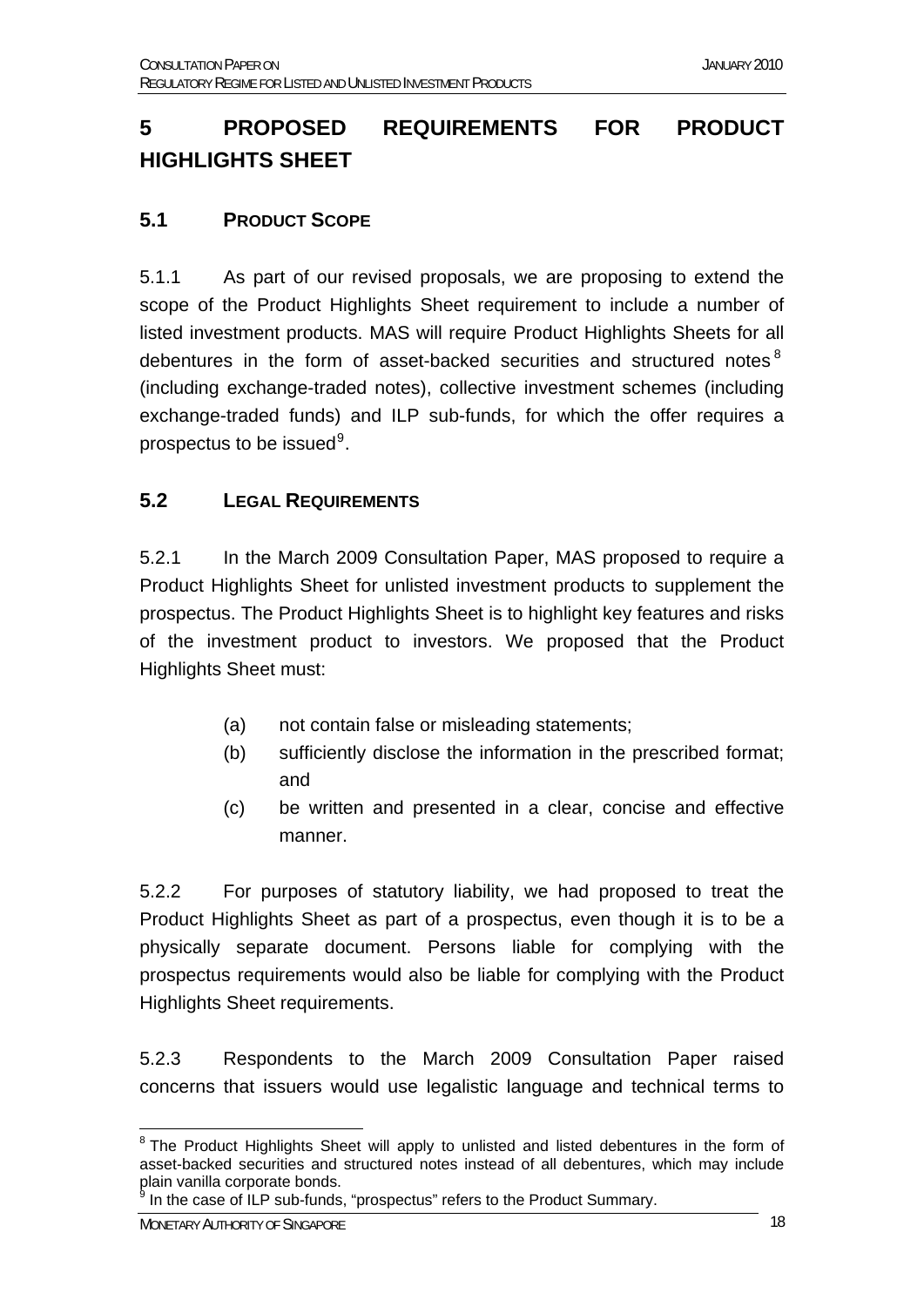ensure accuracy of the information disclosed if prospectus liability is imposed on the Product Highlights Sheet. Respondents also raised concerns that the proposed requirement that information presented in the Product Highlights Sheet be "clear, concise and effective" is highly subjective, in particular the interpretation by different individuals of what constitutes "effective".

5.2.4 After careful consideration of the feedback received, MAS is of the view that the objective of the Product Highlights Sheet, as a simplified disclosure document for retail investors, would be better served if the legal liability attached to the Product Highlights Sheet is applied in a way that allows issuers the flexibility to disclose the key features and risks of the product in an easily understood manner. We propose the following requirements for the Product Highlights Sheet:

- (a) information must be clearly disclosed in the prescribed format (e.g. the specific questions, number of pages, layout and font size);
- (b) must not contain any information that is not included in the prospectus; and
- (c) must not contain any information that is false or misleading.

5.2.5 These requirements will apply to the Product Highlights Sheet as a standalone document and not as part of the prospectus. Failure to comply with these requirements will be a breach of the law. Issuers and issue managers will be liable for the Product Highlights Sheet. They will be required to provide MAS with the Product Highlights Sheet at the time of the initial lodgment of the preliminary prospectus with MAS.

5.2.6 We are working with SGX to enhance current listing rules relating to term sheets for listed products such as structured warrants and certificates. Our intention is for the term sheets to have a format and content similar to that of the Product Highlights Sheet. This will facilitate comparison of features and risks for a wider range of investment products. SGX will conduct a separate consultation on any changes to the listing rules.

*Q9: MAS seeks views on the proposed requirements for the Product Highlights Sheet set out in paragraph 5.2.4.*